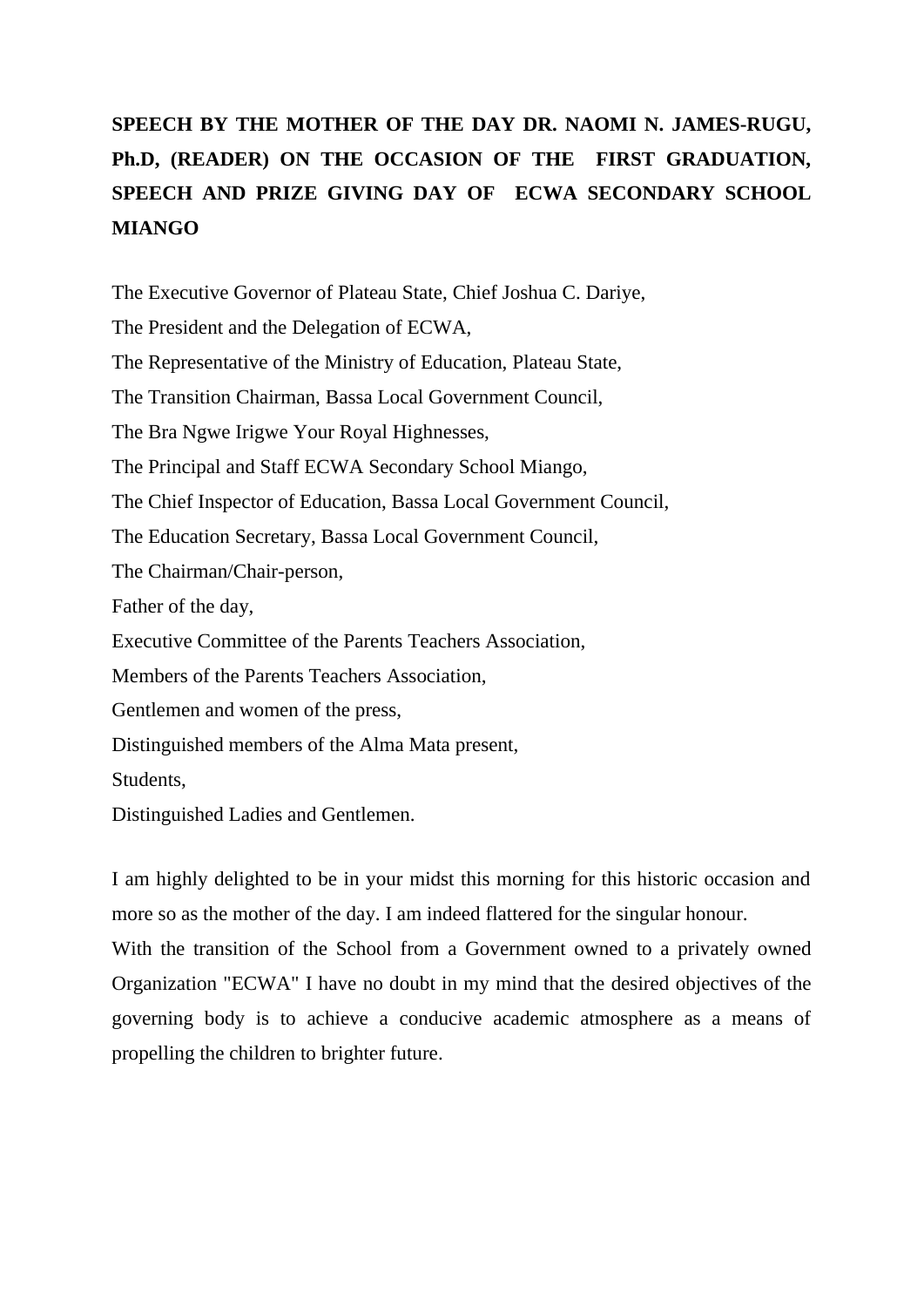The Bible Studies Programme that has become a regular event is highly commendable. This is a clear manifestation of the authority's desire to carry out the task of the Great Commission.

To the teachers without mincing words, I hereby commend your effort. The job of a teacher is really tasking. You prepare lecture notes, teach, run practicals where the need may arise, carrying out revision exercises, set examination questions, grade examination scripts and enter results. This is quite an uphill task.

At this juncture, I will request that the teachers continue to accord the leadership of the Institution every needed cooperation for the overall success of their mission. The Parent Teachers Association is highly acknowledged for its wonderful role it is

playing in supplementing the effort of the School, notable amongst these is the borehole that has been sunk.

To the graduands, you should be thankful to the Almighty God who has sustained and guided your lives thus far. God in his infinite mercy is standing by you all the time. Don't forget to be prayerful so that your lives will bring glory to the name of God. Your graduation today is just an introductory step in your lives, you are going into a more competitive world that is full of diversions and deceits, therefore do not be deceived by the indecent mode of dressing in the society. You may recall, your body is the temple of the Lord. Please engage in decent dressing which portrays the type of person you are.

Parents, lets re-evaluate and ask ourselves whether this indecent mode of dressing adopted by our children should continue or be discountenanced forthwith. Against this background, I urge parents to play significant role in preaching moral values which will go a long way in curbing some of the ills in our society.

To the rest of the students, I will advise that you don't relent in your studies, your future rests solely on your hardwork, dedication and obedience to the School Authority and Parents.